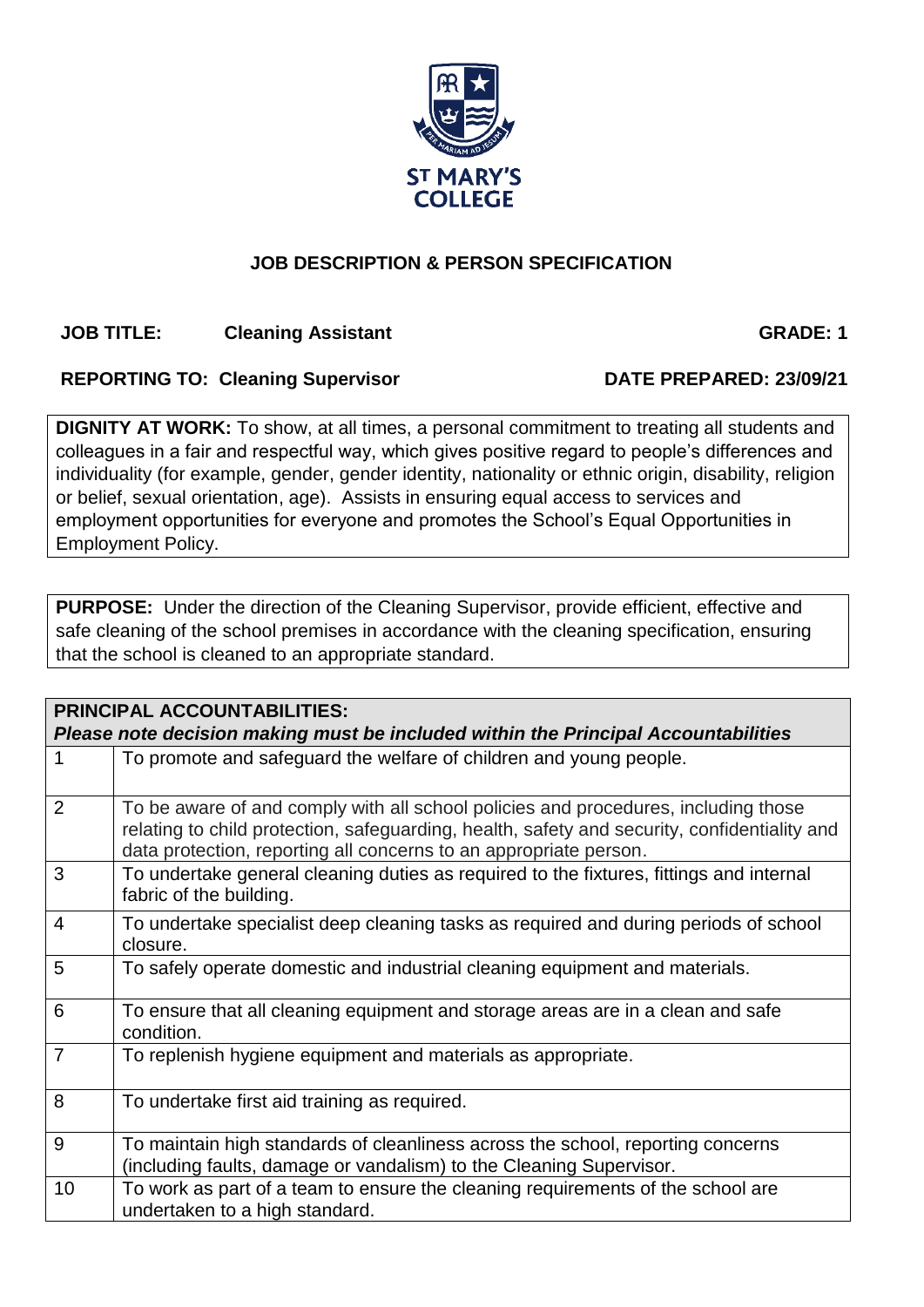| 11 | To secure/close internal doors and windows as appropriate. |
|----|------------------------------------------------------------|
|----|------------------------------------------------------------|

The Health and Safety at Work etc. Act 1974 and associated legislation places responsibilities for health and safety on St Mary's College, as your employer and you as an employee of the school. In addition to the School's overall duties, the post holder has personal responsibility for their own health & safety and that of other employees; additional and more specific responsibilities are identified in the School's H&S policy.

**GENERAL:** The above principal accountabilities are not exhaustive and may vary without changing the character of the job or level of responsibility. The postholder must be flexible to ensure the operational needs of the School are met. This includes the undertaking of duties of a similar nature and responsibility as and when required, throughout the various work places in the School.

### **DIMENSIONS:**

**All sections should be completed – if there aren't any state 'none'** 

- 1. **Responsibility for Staff:** N/A
- 2. **Responsibility for Customers/Clients:** To maintain standards of friendliness and helpfulness in line with the ethos of the school. To ensure the school is clean for all staff, pupils and visitors and to ensure the safe storage of cleaning materials and equipment.
- 3. **Responsibility for Budgets:** None
- 4. **Responsibility for Physical Resources:** The postholder is responsible for the safe and effective use and storage of a variety of cleaning materials and equipment.

## **WORKING RELATIONSHIPS: All sections should be completed – if there aren't any state 'none'**

- **1. Within Service Area/Section:** Immediate work colleagues, accountable to the Cleaning Supervisor.
- **2. With Any Other Areas:** School based staff.
- **3. With External Bodies to the School:** External users of the site.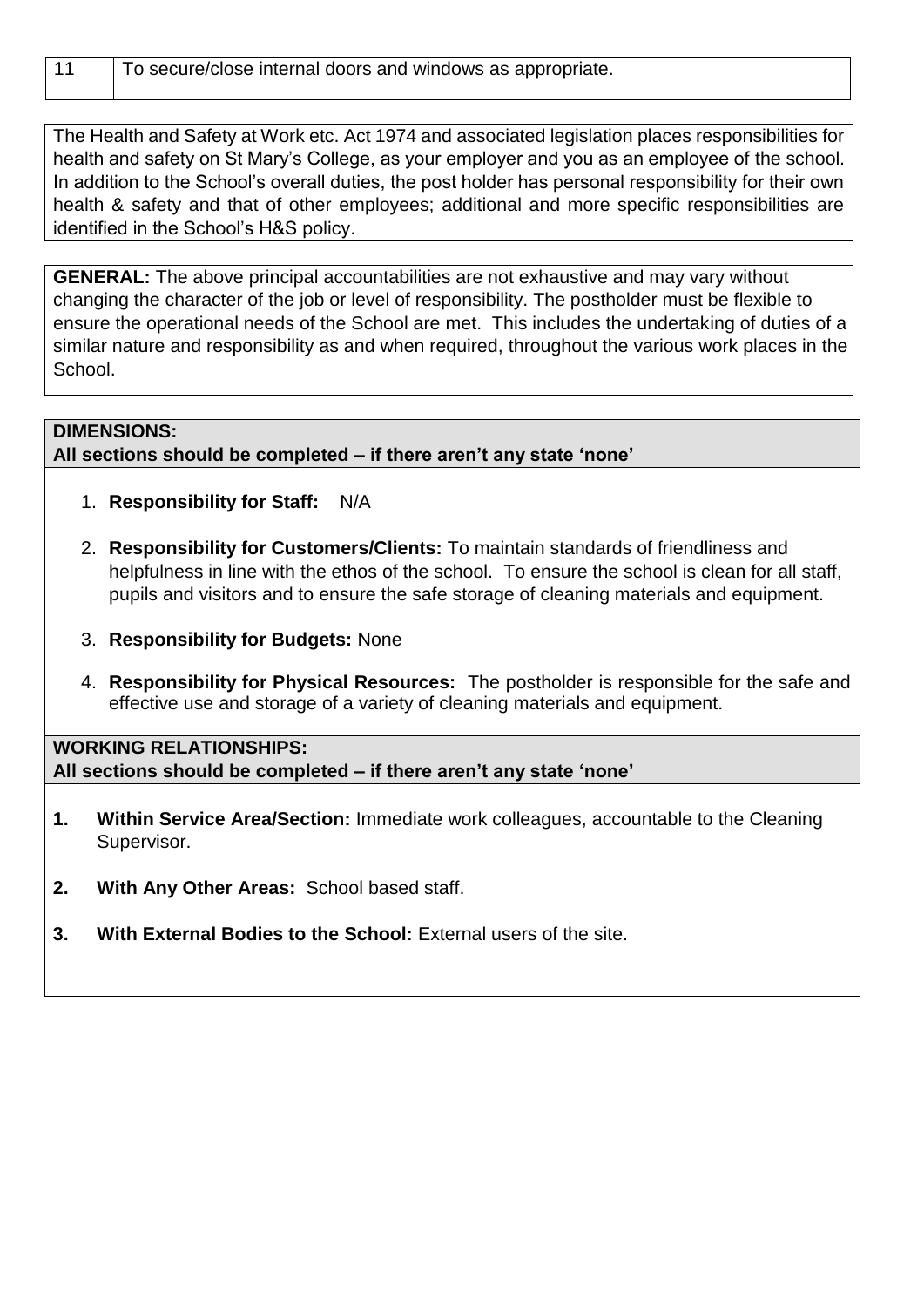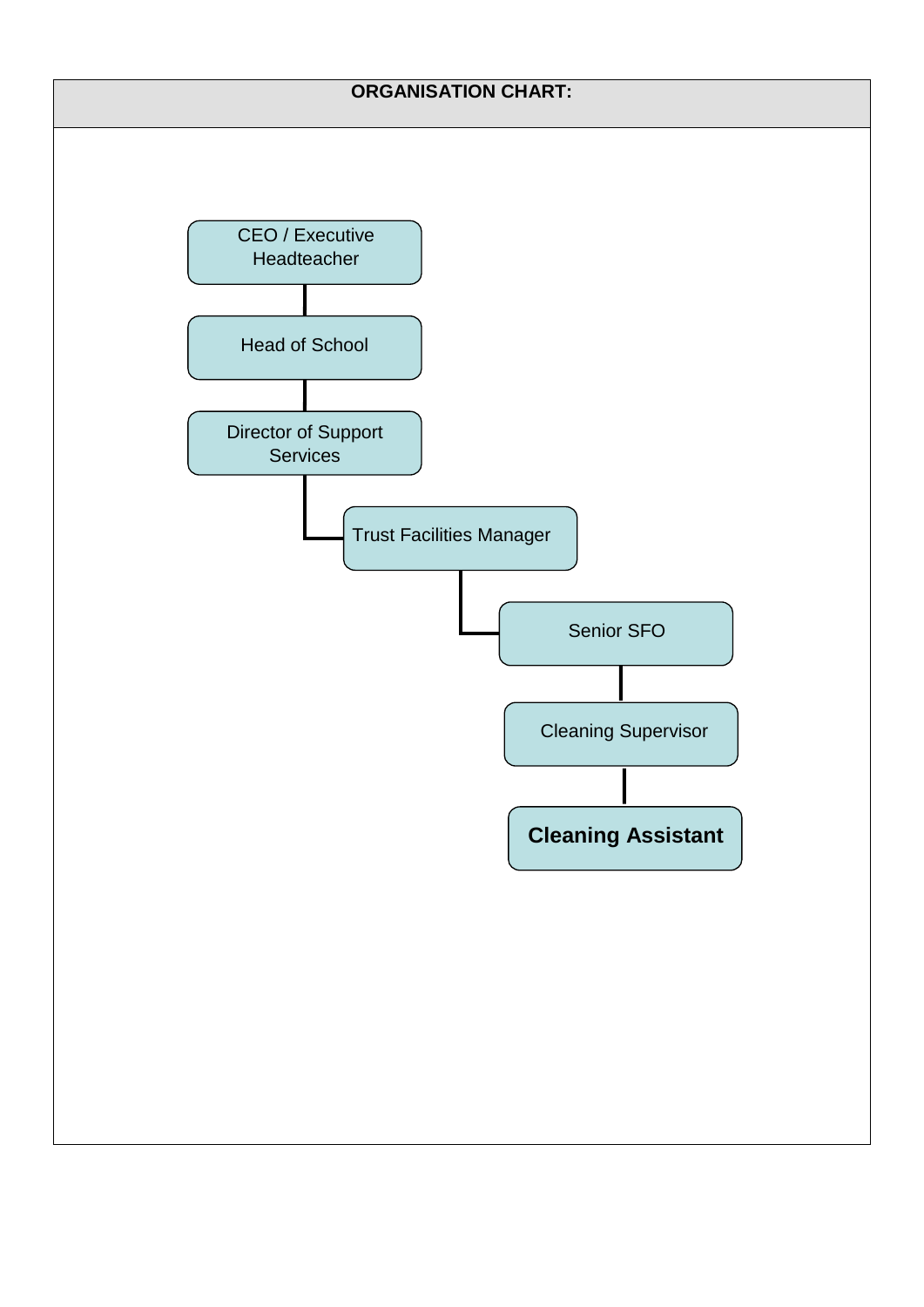|                                      | <b>Tick relevant level for each</b> |            |                 |      |           |                |                                                  |
|--------------------------------------|-------------------------------------|------------|-----------------|------|-----------|----------------|--------------------------------------------------|
|                                      | category                            |            |                 |      |           |                |                                                  |
|                                      | Not applicable                      | <b>NOT</b> | <b>Moderate</b> | High | Very High | <b>Intense</b> | <b>Supporting Information</b><br>(if applicable) |
| <b>PHYSICAL DEMANDS:</b>             |                                     |            | X               |      |           |                |                                                  |
| Physical Effort and/or Strain -      |                                     |            |                 |      |           |                |                                                  |
| (tiredness, aches and pains over     |                                     |            |                 |      |           |                |                                                  |
| and above that normally incurred in  |                                     |            |                 |      |           |                |                                                  |
| a day to day office environment).    |                                     |            |                 |      |           |                |                                                  |
| <b>WORKING CONDITIONS:</b>           |                                     | X          |                 |      |           |                |                                                  |
| Working Conditions - (exposure to    |                                     |            |                 |      |           |                |                                                  |
| objectionable, uncomfortable or      |                                     |            |                 |      |           |                |                                                  |
| noxious conditions over and above    |                                     |            |                 |      |           |                |                                                  |
| that normally incurred in a day to   |                                     |            |                 |      |           |                |                                                  |
| day office environment).             |                                     |            |                 |      |           |                |                                                  |
| <b>EMOTIONAL DEMANDS:</b>            |                                     | X          |                 |      |           |                |                                                  |
| Exposure to objectionable situations |                                     |            |                 |      |           |                |                                                  |
| over and above that normally         |                                     |            |                 |      |           |                |                                                  |
| incurred in a day to day office      |                                     |            |                 |      |           |                |                                                  |
| environment.                         |                                     |            |                 |      |           |                |                                                  |

| <b>PERSON SPECIFICATION</b> |                                                                                                                                                                                                                                                                                                                                                                                                                          |            |            | <b>List</b><br>code/s* |  |  |  |  |  |
|-----------------------------|--------------------------------------------------------------------------------------------------------------------------------------------------------------------------------------------------------------------------------------------------------------------------------------------------------------------------------------------------------------------------------------------------------------------------|------------|------------|------------------------|--|--|--|--|--|
|                             | The information listed as essential (the column that is shaded) is<br>used as part of the job evaluation process. The requirements<br>identified as desirable are used for recruitment purposes only.<br>*Codes: $AF = Application Form$ , $I = Interview$ , $CQ = Certificance$ of<br>Qualification, $R =$ References (should only be used for posts requiring<br>$CRB's$ ), $T = Test/Assessment$ , $P = Presentation$ | Essential  | Desirable  | dentified<br>How       |  |  |  |  |  |
| 1.                          | <b>Qualifications:</b>                                                                                                                                                                                                                                                                                                                                                                                                   |            |            |                        |  |  |  |  |  |
|                             | L1 Practical Cleaning Skills (or suitable cleaning experience)                                                                                                                                                                                                                                                                                                                                                           | $\sqrt{}$  |            | AF/I                   |  |  |  |  |  |
|                             | <b>First Aid</b>                                                                                                                                                                                                                                                                                                                                                                                                         |            | $\sqrt{}$  | AF/I                   |  |  |  |  |  |
|                             | <b>COSHH</b>                                                                                                                                                                                                                                                                                                                                                                                                             |            | $\sqrt{ }$ | AF/I                   |  |  |  |  |  |
| 2.                          | <b>Relevant Experience:</b>                                                                                                                                                                                                                                                                                                                                                                                              |            |            |                        |  |  |  |  |  |
|                             | Experience of cleaning                                                                                                                                                                                                                                                                                                                                                                                                   | $\sqrt{ }$ |            | AF/IR                  |  |  |  |  |  |
|                             | Experience of working in a school environment                                                                                                                                                                                                                                                                                                                                                                            |            | $\sqrt{}$  | AF/1/R                 |  |  |  |  |  |
| 3.                          | Skills (including thinking challenge/mental demands):                                                                                                                                                                                                                                                                                                                                                                    |            |            |                        |  |  |  |  |  |
|                             | Ability to form and maintain appropriate relationships and<br>personal boundaries with children                                                                                                                                                                                                                                                                                                                          | $\sqrt{ }$ |            | 1/R                    |  |  |  |  |  |